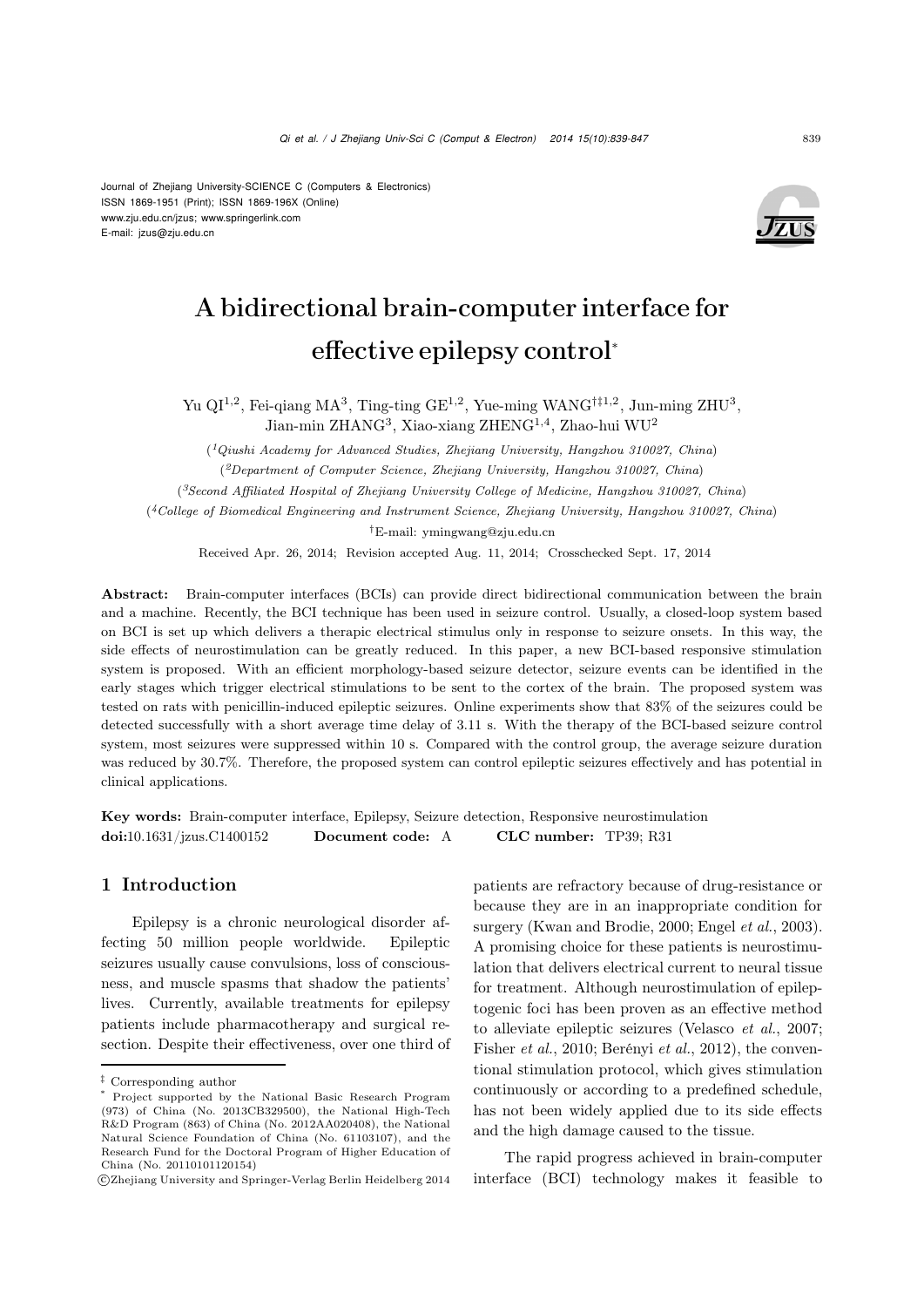construct effective neurostimulation systems with low side effects [\(Motamedi](#page-7-4) *et al.*, [2002](#page-7-4); [Morrell,](#page-7-5) [2011](#page-7-5)). BCI aims to provide a bidirectional communication pathway between the brain and a machine (Pfurtscheller *et al.*, 1993; Wolpaw *et al.*, 2000; 2002) and has shown great potential in motor function rehabilitation [\(Velliste](#page-8-1) *et al.*, [2008](#page-8-1); [Hochberg](#page-7-6) *et al.*, [2012](#page-7-6)). An integrated BCI-aided neurostimulation system, i.e., responsive stimulation system, can detect seizures automatically by identifying epileptic discharges, and trigger neurostimulation as a feedback application. Instead of stimulating the tissue in predefined protocols, such a BCI-aided therapy delivers neurostimulation only when seizure occurs; therefore, the side effects of electrical stimulation can be n[oticeably](#page-8-2) [reduced](#page-8-2) [\(Kossoff](#page-7-7) *et al.*, [2004](#page-7-7); Rosin *et al.*, [2011\)](#page-8-2).

There is growing evidence that BCI-based systems for responsive stimulation can provide safe and effective treatment for epilepsy in both animals and humans [\(Velasco](#page-8-3) *et al.*, [2001;](#page-8-3) [Vonck](#page-8-4) *et al.*, [2002;](#page-8-4) [Kinoshita](#page-7-8) *et al.*, [2005](#page-7-8)). [Psatta](#page-7-9) [\(1983\)](#page-7-9) constructed a closed-loop system that delivered low-frequency stimulation (5 Hz) in response to seizure onset. Animal experiments showed that better spike suppression performance was achieved by responsive stimulation than by random stimulation, which indicated the effe[ctiveness](#page-7-10) [of](#page-7-10) [the](#page-7-10) [responsive](#page-7-10) [system.](#page-7-10) Osorio *et al.* [\(2005\)](#page-7-10) reported a responsive system that suppressed seizures with high-frequency stimulation (100–500 Hz). The system showed the strength of seizure blockage in an experiment involving eight patients. [Wang](#page-8-5) *et al.* [\(2012](#page-8-5)) proposed another responsive seizure control system that uses low-frequency stimulation (1 Hz) for seizure suppression in rats. Compared with stimulation in an open-loop manner, the responsive system achieved lower seizure frequencies and shorter seizure durations.

Although the BCI-based systems have shown some capacity for seizure suppression, the optimal parameters for responsive stimulation remain unclear. [Motamedi](#page-7-4) *et al.* [\(2002](#page-7-4)) evaluated the seizure terminating effects of neurostimulation with different parameters. Results showed that stimulations became most effective in after-discharge suppression if they were delivered early. Sun *[et al.](#page-8-6)* [\(2008\)](#page-8-6) also noted the importance of early detection and stimulation. This led to the development of an implantable responsive neurostimulation system (RNS)

which recently received Food and Drug Administration (FDA) pre-market approval [\(Morrell, 2011\)](#page-7-5). The small device can detect seizures in real time and deliver therapy stimulations ranging from 1 to 333 Hz, which could be tuned patient-specifically. The success of RNS revealed the great potential of responsive stimulation systems. However, the optimal parameters for responsive stimulation can be affected by a lot of factors including the model, stimulation sites, tim[ing,](#page-7-11) [and](#page-7-11) [differences](#page-7-11) [between](#page-7-11) [patients](#page-7-11) [\(](#page-7-11)Bikson *et al.*, [2001](#page-7-11); [Kinoshita](#page-7-8) *et al.*, [2005](#page-7-8); [Wang](#page-8-7) *et al.*, [2008](#page-8-7)). Since the underlying mechanism controlling the effect of electrical stimulation on seizure suppression is still unknown, how these factors influence stim[ulation](#page-7-8) [parameters](#page-7-8) [remains](#page-7-8) [unclear](#page-7-8) [\(](#page-7-8)Kinoshita *et al.*, [2005](#page-7-8); [Velasco](#page-8-8) *et al.*, [2005](#page-8-8)). Therefore, responsive stimulation systems need to be studied further for both research purposes and clinical applications.

In this paper, we propose a new BCI-based responsive stimulation system for epilepsy control. Our system includes a signal amplifier, a seizure detector, a neurostimulator, and a software platform to provide integrated control. To detect seizures in the early stages, we propose the use of a morphologybased spike identification algorithm for seizure identification. This method can detect seizure events in real time with short delays, to trigger early stimulation for seizure suppression. The system was tested on rats with penicillin-induced epileptic seizures. In our system, 83% of the seizures were detected successfully with a short time delay of 3.11 s. With the responsive cortical stimulation, the average seizure duration reduced by 30.7%. Results show that our responsive simulation system can control epileptic seizures effectively. This work can be seen as a preliminary study of cyborg intelligence (Wu *[et al.](#page-8-9)*, [2013](#page-8-9)), which connects biological and machine intelligence for a specific purpose.

# 2 Materials and methods

## 2.1 Animals and surgery

Adult male Sprague-Dawley rats were used in the experiment (250–350 g, Grade II, Certificate No. SCXK2003-0001, Experimental Animal Center, Zhejiang Academy of Medical Science, Hangzhou, China). The rats were anesthetized with 1% pentobarbital sodium (60 mg/kg) administered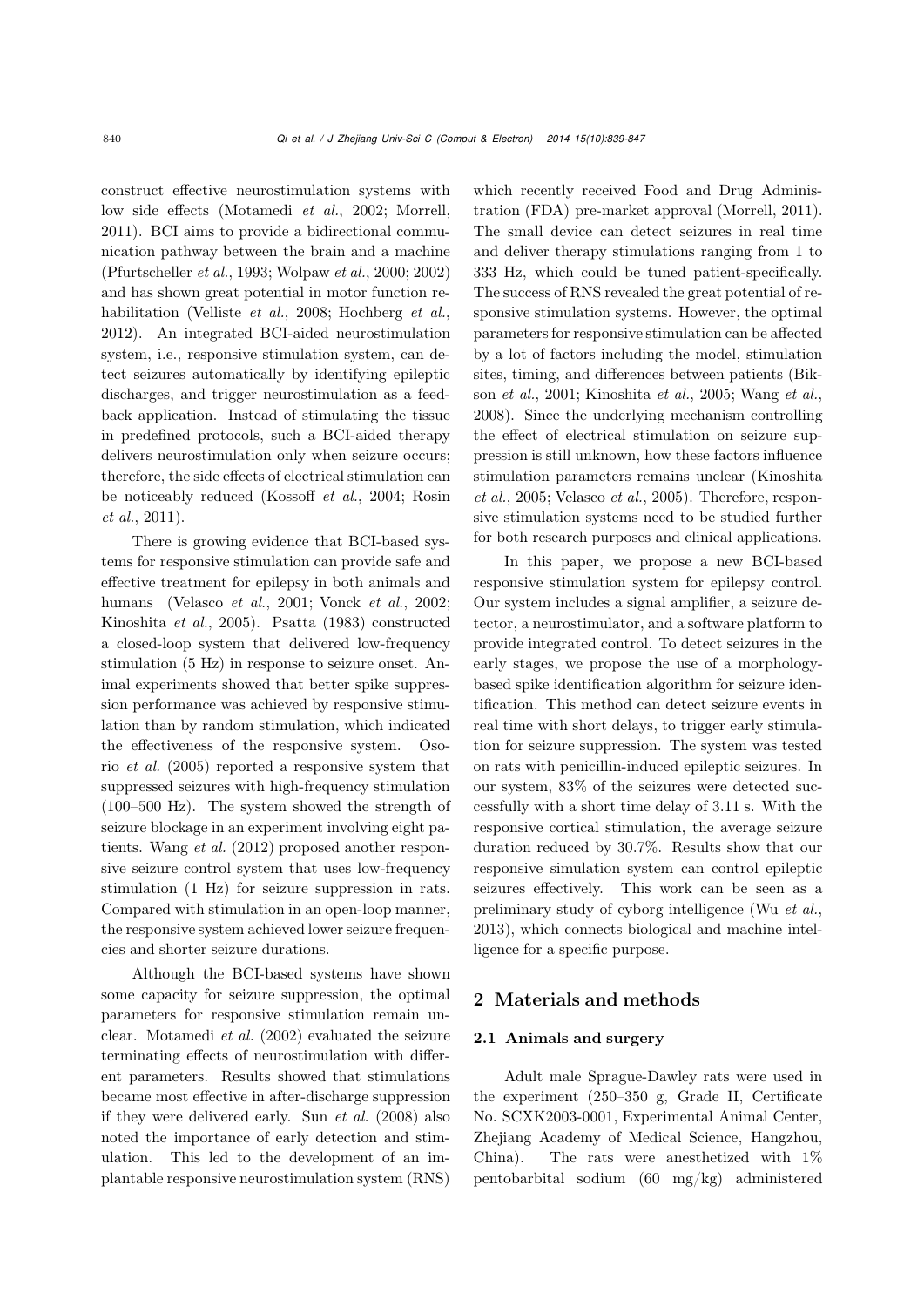intraperitoneally, and mounted on a stereotactic apparatus. A midline incision was made along the scalp to expose the skull. To access the cortical signal, holes were drilled into the skull and stainless steel screw recording electrodes (0.3 mm in diameter) were implanted. A total of four electrodes were implanted for signal acquisition and cortical stimulation: two placed over the frontal cortex, 2 mm anterior to the bregma (LF and RF), and two placed over the parietal cortex, 2 mm posterior to the bregma (LP and RP) (Fig. [1\)](#page-2-0). Reference and ground electrodes (RO and LO, respectively) were placed in the bone over the cerebellar cortex in symmetrical positions against the midline (AP: 10.5 mm, L: 1.5 mm). Before electrode LP was implanted and connected to the socket, penicillin  $(5 \mu L, 400 \text{ IU})$  was injected 2.3 mm below the skull at 1  $\mu$ L/min through a microsyringe. The needle was not removed until 5 min after injection. The duration of the surgery was limited to no more than 2 h.



<span id="page-2-0"></span>Fig. 1 Placement of cortical electrodes. Four screw electrodes (LF, RF, LP, and RP) are used for cortical signal recording and the stimulations are delivered from LF to LP. The LO and RO are used as ground and reference electrodes, respectively

## 2.2 BCI system for responsive stimulation

The responsive stimulation therapy was delivered by a bidirectional BCI system. The system includes three parts, a signal acquisition system as the input, an automatic seizure detector as the control, and a current-controlled stimulator as the output. As the signals are acquired and recorded, the automatic detection program works in real time to identify seizure events as early as possible. Once a seizure is detected, the stimulator generates and delivers an electrical stimulus with predefined parameters to suppress the ongoing seizure. A diagram of the system is illustrated in Fig. [2.](#page-2-1)



<span id="page-2-1"></span>Fig. 2 Diagram of the BCI-based responsive stimulation system. The BCI system has three main components: a signal acquisition system as the input, a seizure detector as the control, and a currentcontrolled stimulator as the output. A stimulus is triggered once a seizure is detected

## 2.2.1 Software

The BCI system is controlled by a software program. The software system serves as an integrated controller that links the signal recorder, seizure detector, and stimulator together to perform responsive stimulation. The software receives brain signals from the NeuroScan system with a TCP socket and displays the waveform in real time (Fig. [3\)](#page-2-2). The behavior of the rat was recorded synchronously by a video camera. As the signals are acquired and recorded, the seizure detection program runs to identify seizure events. When a seizure is detected, the system sets off an alarm and triggers a cortical stimulus with serial port commands. The software integrates useful functions such as signal recording, display controlling, and channel montage setting. It also provides an easily accessible user interface to configure the parameters for seizure detection and stimulation. The software program is implemented in  $C#$ .



<span id="page-2-2"></span>Fig. 3 User interface of the software program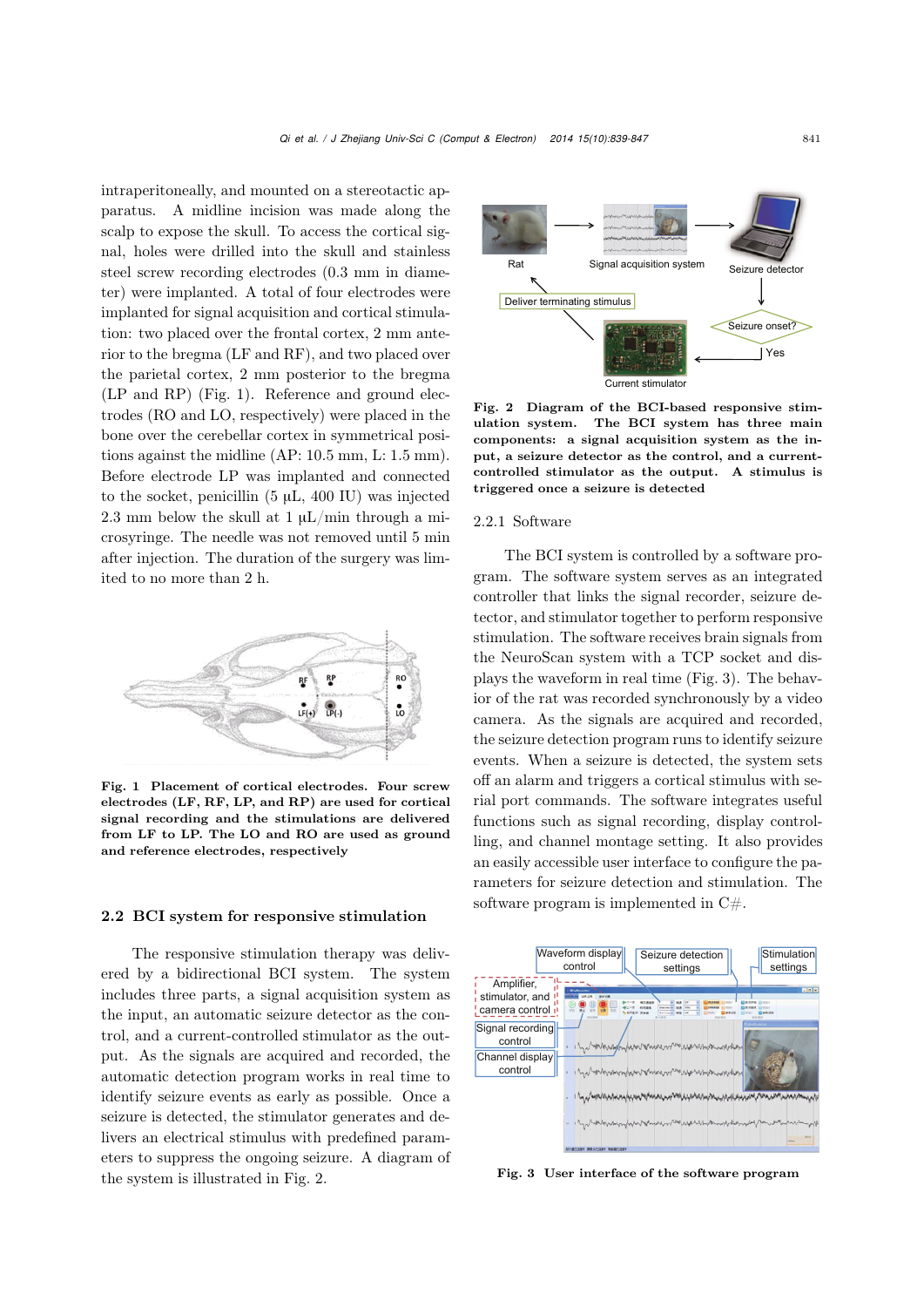## 2.2.2 Hardware

The hardware equipment in the BCI system includes a multichannel signal amplifier and a neurostimulator. We used the Nuamps system (Neuroscan, USA) to acquire cortical electroencephalography (EEG) signals from the rats. For the neurostimulator, we have developed a multichannel stimulation system to deliver current-controlled pulses to the cortex of the brain. The neurostimulator contains three main parts, a C8051 microprocessor-based controller, a constant-current generator, and a serial communicator (Fig. [4\)](#page-3-0). The neurostimulator communicates with the computer via a serial port. Once a command is received from the computer, the controller translates the command into stimulation parameters and controls the constant-current generator to output a corresponding stimulus. The neurostimulator has two independent channels. Each channel can be configured to deliver square waves ranging from 1 to 1000 Hz, current amplitudes from 0 to 12.5 mA, and pulse-widths from 0.1 to 2.5 ms.



<span id="page-3-0"></span>Fig. 4 System diagram of the neurostimulator. The neurostimulator receives serial commands from the computer, and outputs a corresponding stimulus. Protection modules were designed for safety reason

## 2.2.3 Real-time seizure detection

Four channels of cortical EEG signals LF, RF, LP, and RP are recorded. The sample rate is set to 500 Hz and a band-pass filter spanning DC to 200 Hz is applied at acquisition.

The seizure detector aims to detect seizure events from cortical EEG signals in the early stage. Since most epileptic activities are characterized by closely-spaced spikes or slow waves [\(Mormann](#page-7-12) *et al.*, [2007](#page-7-12); [Carney](#page-7-13) *et al.*, [2011\)](#page-7-13), we designed a seizure detector to identify seizures automatically by recognizing such patterns. In the proposed system, we use a morphology-based spike identification method for

efficient seizure detection. A flowchart of the seizure detection process is illustrated in Fig. [5.](#page-3-1)



<span id="page-3-1"></span>Fig. 5 Flowchart of the real-time seizure detection method

1. Preprocessing. Before spike detection, preprocessing procedures including segmentation and baseline removal are applied. Firstly, the continuous cortical brain signals are segmented into time windows by a sliding window of 1 s with a stride of 1 s. Then the baseline of each time window is estimated using least squares linear fitting. The baseline is then subtracted by the original time window to minimize the effects of signal drift.

2. Half-wave decomposition. Half-wave decomposition is an effective procedure for time domain spike feature extraction [\(Grewal and Gotman](#page-7-14), [2005\)](#page-7-14). For each time window, we first locate all the local maxima and local minima, and then we connect each adjacent maximum and minimum to obtain a halfwave sequence. Short half-waves are removed for smoothing. A half-wave set with *N* elements is defined as

$$
\{w_i\}_{i=1}^N, w_i = (t_i, \max_i, \min_i, \dim_i), \tag{1}
$$

where  $w_i$  is a half-wave with a four-dimensional property: *t<sup>i</sup>* denotes the timestamp of the *i*th half-wave, max*<sup>i</sup>* and min*<sup>i</sup>* the maximum and minimum values of the half-wave respectively, and dir*<sup>i</sup>* the direction of the half-wave  $\left(\text{dir}_{i}=0\right)$  if the slope of the half-wave is negative, and  $\text{dir}_i = 1$  otherwise).

3. Two-threshold spike detection. For the halfwave set  $\{w_i\}_{i=1}^N$ , we identify spikes with a twothreshold method. A spike is characterized according to the following criteria:

 $(1)$  A spike should begin with a half-wave  $w_i$  and end with a half-wave  $w_j$  where  $\text{dir}_i = 0$  and  $\text{dir}_j = 1$ .

(2) For both  $w_i$  and  $w_j$ , max<sub>i</sub> and max<sub>j</sub> should be above  $TH<sub>hich</sub>$  and  $min<sub>i</sub>$  and  $min<sub>j</sub>$  should be below TH<sub>low</sub>.

(3) The time difference between  $t_i$  and  $t_j$  should be no larger than TH<sub>span</sub>.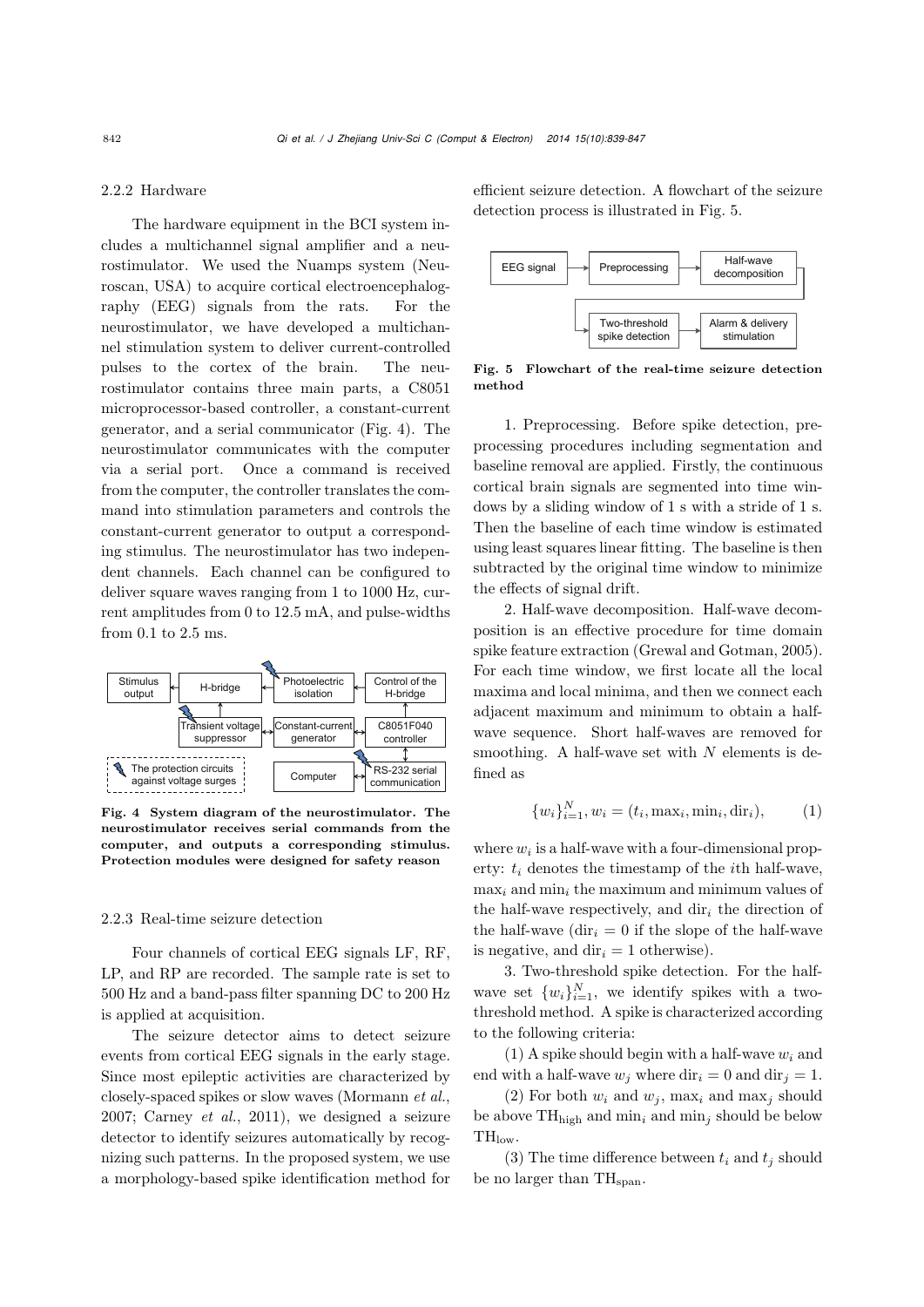A time window is regarded as an abnormal window if it contains more than TH<sub>count</sub> spikes. A seizure is detected if more than  $TH_{window}$  abnormal windows appear successively.

## 2.2.4 Responsive stimulation

The stimulus is delivered using the two electrodes, LP (anode) and LF (cathode). During the stimulation, the seizure detection function pauses to avoid false alarms caused by stimulation artifacts. After stimulation, the system will re-detect epileptiform activity and another therapy will be triggered if epileptic discharge is still detected.

## 3 Results and discussion

Experiments were carried out to test the performance of the proposed system for seizure suppression. First, the seizure detection performance of the spike identification method was evaluated, and then the effect of seizure suppression of the proposed system was assessed and analyzed.

#### 3.1 Experiment setup

A total of 16 rats were randomly divided into two groups. The rats of the first group (stimulation group) received responsive stimuli with the BCI system; the second group (control group) served as a control group that received no stimulation. For both groups, video-EEG monitoring of each rat started 1 h after the penicillin injection and lasted six consecutive hours. In the experiment, there were a total of 96 h of cortical EEG data with 4024 seizures. All the data were used for evaluation, without selection.

To obtain optimal seizure detection and suppression performance, preliminary experiments were carried out for setting parameters. For seizure detection, both  $TH<sub>high</sub>$  and  $TH<sub>low</sub>$  were obtained by cross-validation methods with eight rats; for stimulation, experiments were carried out with 30 rats to select the best stimulation frequency among 1 Hz, 60 Hz, and 100 Hz. The parameters of the BCI system used in this experiment are given in Tables [1](#page-4-0) and [2.](#page-4-1)

## 3.2 Seizure detection performance

To evaluate the seizure detection performance, three commonly used criteria of sensitivity, specificity, and detection time delay (TD) were employed. Sensitivity is defined by the proportion of seizures detected; TD refers to the absolute time difference between the timestamps of true seizure and detection by the system. The timestamps of seizures were visually labeled by two independent examiners and the average results were used; for specificity, we used Yadav's definition [\(Yadav](#page-8-10) *et al.*, [2012](#page-8-10)), which is the proportion of true positives among the seizures detected by our method.

The results show that the morphology-based spike identification method in the BCI system could efficiently identify seizure events within short time delays. On average, 83% of the seizures were detected successfully within a detection time delay of 3.11 s. The detection results of all eight rats in the stimulation group are shown in Table [3.](#page-4-2) High sensitivities of 81%–95% were achieved for the first seven of the eight rats. However, for the 8th rat, a relatively low detection rate was obtained due to shortterm seizure onsets (a lot of seizures with durations of less than 3 s). For the 5th and 7th rats, the specificities were below 60%, which indicates high false alarm rates. For both rats, false alarms were triggered mostly by artifacts during electrode failure. For the first seven of the eight rats, the average TD for each was less than 4 s. Such quick detection can

<span id="page-4-0"></span>Table 1 Parameter configurations for seizure detection

| Parameter          | Value  | Parameter           | Value |
|--------------------|--------|---------------------|-------|
| Channel            | LP     | TH <sub>span</sub>  | 300   |
| $TH_{high}(\mu V)$ | $-200$ | $TH_{\text{count}}$ | 3     |
| $TH_{low}(\mu V)$  | $-300$ | $TH_{window}$       | ٠,    |

<span id="page-4-1"></span>

|                  | Table 2 Parameter configurations for positive square |  |  |
|------------------|------------------------------------------------------|--|--|
| wave stimulation |                                                      |  |  |

| Parameter             | Value | Parameter         | Value |
|-----------------------|-------|-------------------|-------|
| Pulse width $(\mu s)$ | 300   | Current $(\mu A)$ | 100   |
| Frequency (Hz)        | 100   | Duration $(s)$    |       |

<span id="page-4-2"></span>

| Table 3 Seizure detection results |             |             |                |  |  |
|-----------------------------------|-------------|-------------|----------------|--|--|
| $_{\rm Rat}$                      | Sensitivity | Specificity | Time delay (s) |  |  |
| 1                                 | 0.84        | 0.79        | 3.43           |  |  |
| $\overline{2}$                    | 0.95        | 0.60        | 2.70           |  |  |
| 3                                 | 0.81        | 0.72        | 3.68           |  |  |
| 4                                 | 0.81        | 0.64        | 3.27           |  |  |
| 5                                 | 0.86        | 0.56        | 2.26           |  |  |
| 6                                 | 0.91        | 0.89        | 2.66           |  |  |
| 7                                 | 0.85        | 0.55        | 2.42           |  |  |
| 8                                 | 0.57        | 0.91        | 4.45           |  |  |
| Average                           | 0.83        | 0.71        | 3.11           |  |  |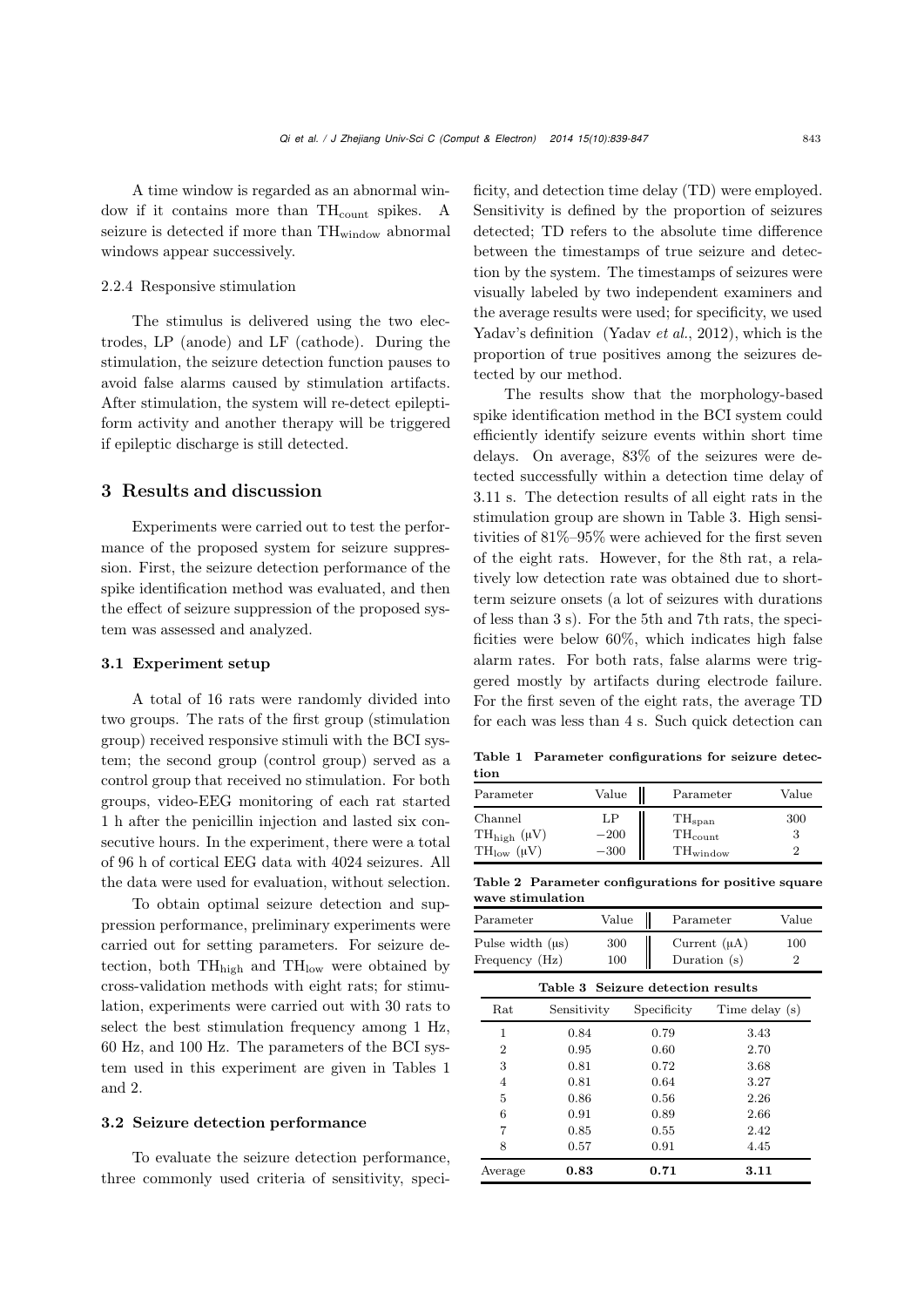trigger therapy stimulations in the early stages of seizure to give effective seizure suppression.

An experiment was carried out to compare the seizure detection performance of our BCI system with that of other seizure detectors. Two fast online seizure detection methods were carefully implemented for comparison. The first was linelength (Sun *[et al.](#page-8-6)*, [2008](#page-8-6)), which is defined as the average of absolute sample-to-sample differences within a window; the second was the differential windowed variance (DWV) [\(Majumdar and Vardhan](#page-7-15), [2011\)](#page-7-15), which is calculated as the variance of the differentiation of a window.

The seizure detection results of the competitor methods were obtained in a pseudo-online manner, and the time window was set to 1 s with a stride of 1 s (Table [4\)](#page-5-0). Compared with the line-length detector, our method achieved a significantly higher detection rate  $(p < 0.05$ , paired *t*-test, null hypothesis). Although the sensitive line-length method had a shorter time delay, more false alarms were triggered. Compared with the DWV method, our proposed detector achieved a similar average detection delay with a significantly higher detection rate (*p <* 0*.*05, paired *t*-test, null hypothesis). Although the average specificity of the DWV method was higher than that of our method, the difference was not significant ( $p > 0.05$ , paired *t*-test, null hypothesis). Overall, superior performance was achieved by our proposed method. Since spike-like-patterns are typical of epileptic signals, the straightforward spike detector should detect most seizures with short delays. Therefore, it could trigger stimuli effectively in response to seizures.

<span id="page-5-0"></span>Table 4 Seizure detection comparison

| $\operatorname{Method}$                   |                                    |                                 | Sensitivity Specificity Time delay (s) |
|-------------------------------------------|------------------------------------|---------------------------------|----------------------------------------|
| Line-length<br>(Sun <i>et al.</i> , 2008) |                                    | $0.67 \pm 0.14$ $0.60 \pm 0.20$ | $2.40 \pm 1.09$                        |
| DWV (Majumdar<br>and Vardhan, 2011)       | $0.64 \pm 0.12 \;\; 0.80 \pm 0.10$ |                                 | $3.30 \pm 0.97$                        |
| Our method                                |                                    | $0.83 \pm 0.11$ $0.71 \pm 0.14$ | $3.11 \pm 0.74$                        |

## 3.3 Seizure suppression performance

In this section, we evaluate the seizure suppression performance of the BCI system. First, we present the seizure control results of our proposed system in comparison with the control group, and then the results are analyzed to explore further the

effects of responsive neurostimulations.

#### 3.3.1 Seizure suppression results

The effect of responsive stimulation was assessed using two criteria: average seizure duration and total seizure count. All seizure events were identified and labeled by visual inspection of the cortical signals. The minimum duration and spike frequency that characterized a seizure were defined as more than 2 s and at least 2 Hz, respectively. For each seizure event, the start and end points were marked by two independent examiners and the average results were used. The time interval between the start and end of a seizure event was considered as the seizure duration.

The results of seizure suppression are illustrated in Table [5.](#page-5-1) For the control group, the mean seizure duration time was 14.61 s. With the responsive stimuli, the average seizure duration time reduced to 10.12 s, which was 30.7% lower than that of the control group (*p <* 0*.*05, independent *t*-test, null hypothesis). In addition, all eight rats in the control group had average seizure durations above 10 s, while only three rats in the stimulation group had mean durations longer than 10 s. The total number of seizures in the stimulation group was higher than that of the control group. This result is acceptable since the parameter of seizure count can vary widely among different individuals. Therefore, the responsive cortical stimulation system effectively suppressed seizures by reducing their duration.

In Fig. [6,](#page-6-0) we illustrate examples of seizure suppression resulting from the use of our proposed system for three different rats in the stimulation group. Shortly after onset, the seizures were detected by the system, and then stimulations were triggered. In all

<span id="page-5-1"></span>Table 5 Seizure suppression results

|                | Count                |                  | Duration (s)         |                  |
|----------------|----------------------|------------------|----------------------|------------------|
| Rat            | Stimulation<br>group | Control<br>group | Stimulation<br>group | Control<br>group |
| 1              | 277                  | 147              | 8.71                 | 13.24            |
| $\overline{2}$ | 207                  | 288              | 9.70                 | 21.52            |
| 3              | 168                  | 106              | 10.22                | 14.60            |
| 4              | 289                  | 268              | 7.89                 | 18.43            |
| 5              | 271                  | 277              | 9.43                 | 10.60            |
| 6              | 363                  | 103              | 14.06                | 13.99            |
| 7              | 309                  | 144              | 9.16                 | 11.86            |
| 8              | 602                  | 205              | 11.80                | 12.65            |
| Average        | 310.8                | 192.3            | 10.12                | 14.61            |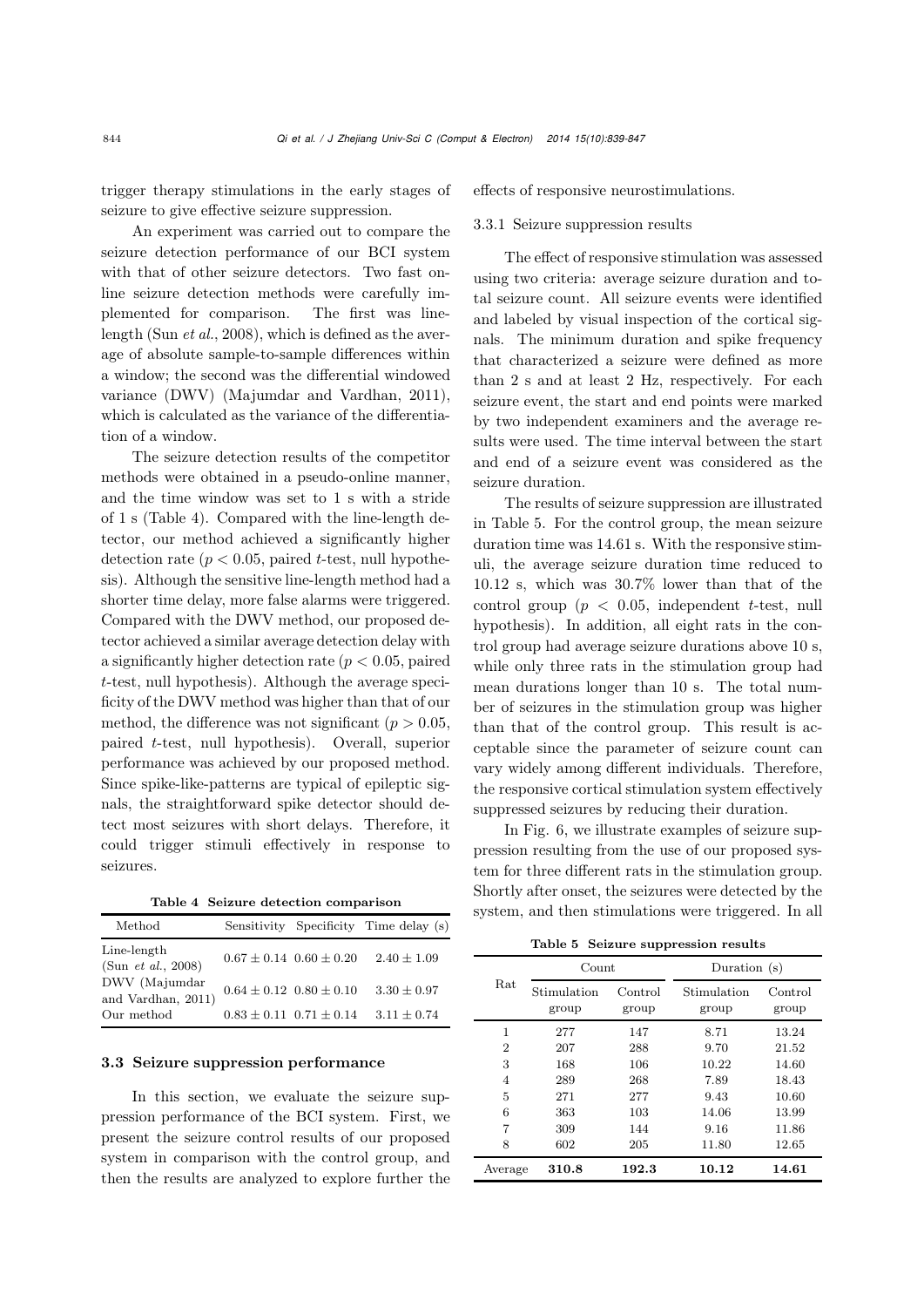

<span id="page-6-0"></span>Fig. 6 Examples of seizure suppression results with responsive stimulation. In each subgraph, four channels of cortical signal are recorded. LP and LF were used for stimulation and LP for seizure detection. Shortly after onset (orange arrow), seizures were identified by the detector (purple line) and stimuli were delivered (red block). The short interval between detection and stimulation was due to the hardware delay of the stimulator. For all three different rats in the stimulation group, the seizures aborted before the stimulations ended. References to color refer to the online version of this figure

three cases, the responsive stimuli aborted the ongoing seizures effectively.

## 3.3.2 Statistical analysis

Statistical analysis was carried out to explore further the effects of responsive stimulation. First, we analyzed the seizure duration distribution of the stimulation group and the control group. We divided seizure durations into five bins (0–8, 8–12, 12–16, 16–20, and  $>20$ , unit: s), and drew a histogram for each group. In the stimulation group, the electrical stimuli showed seizure abortion effects so that the seizure durations were notably reduced (Fig. [7\)](#page-6-1). About 54% of seizures were aborted within 8 s, while in the control group, the proportion was only half of that. Moreover, more than half of the long-term seizures (longer than 16 s) were reduced. These results indicate that responsive cortical stimulation suppresses ongoing seizures effectively.

We also analyzed the relationship between stimulation and seizure abortion (Fig. [8\)](#page-7-16). That is, the proportion of seizures terminated during the stimulation or within a few seconds after stimulation. For two of the eight rats, more than 30% of seizures terminated during stimulation (0 on the horizontal axis), and for seven of them, this proportion was above 20%. Overall, 42%–64% of seizures stopped within 2 s after stimulation. These results strongly



<span id="page-6-1"></span>Fig. 7 Distribution of seizure duration in the stimulation and control groups. The seizures have been divided into five bins according to their durations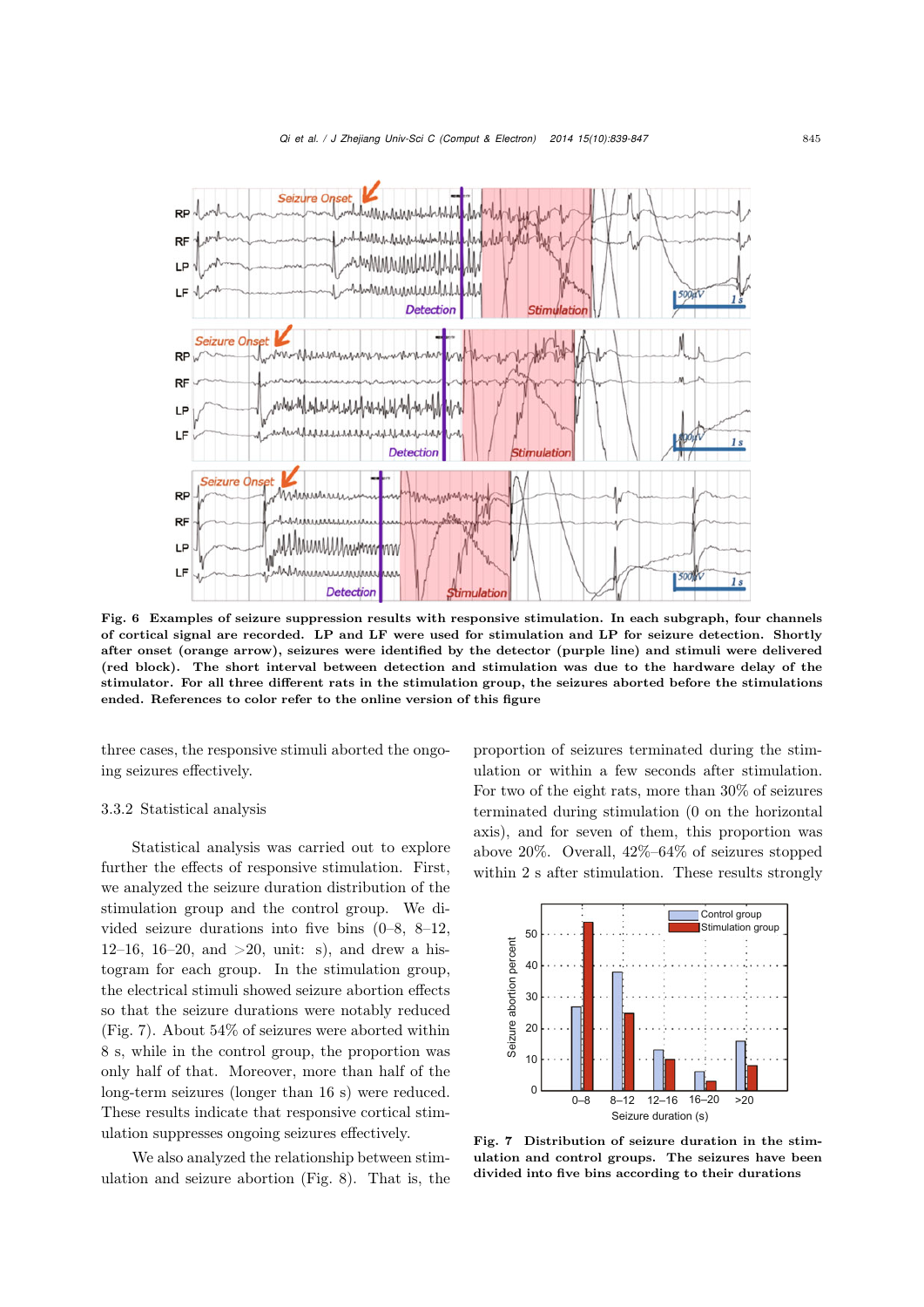confirm the inhibitory effects of responsive stimulation on seizures.



<span id="page-7-16"></span>Fig. 8 The relationship between stimulation time and seizure abortion time. The horizontal axis indicates the time after stimulation, and the vertical axis represents the percentage of seizures stopped within that time. The 0 s on the horizontal axis denotes seizures aborted before stimulation ended

# 4 Conclusions

In this study, we developed a BCI-based responsive stimulation system for effective suppression of seizures. With the efficient morphology-based spike identification method, seizures could be recognized accurately within a short time to trigger therapy stimulations in the early stages of onset. Experimental results showed that the responsive seizure suppression system could abort ongoing seizures effectively.

## Compliance with ethics guidelines

All experiments were carried out in accordance with the ethical guidelines of the Zhejiang University Animal Experimentation Committee and were in complete compliance with the National Institutes of Health Guide for the Care and Use of Laboratory Animals.

#### References

- <span id="page-7-3"></span>Berényi, A., Belluscio, M., Mao, D., *et al.*, 2012. Closedloop control of epilepsy by transcranial electrical stimulation. *Science*, 337(6095):735-737. [doi:10.1126/ science.1223154]
- <span id="page-7-11"></span>Bikson, M., Lian, J., Hahn, P.J., *et al.*, 2001. Suppression of epileptiform activity by high frequency sinusoidal fields

in rat hippocampal slices. *J. Physiol.*, 531(1):181-191. [\[doi:10.1111/j.1469-7793.2001.0181j.x\]](http://dx.doi.org/{10.1111/j.1469-7793.2001.0181j.x})

- <span id="page-7-13"></span>Carney, P.R., Myers, S., Geyer, J.D., 2011. Seizure prediction: methods. *Epilepsy Behav.*, 22(Suppl 1):S94-S101. [\[doi:10.1016/j.yebeh.2011.09.001\]](http://dx.doi.org/10.1016/j.yebeh.2011.09.001)
- <span id="page-7-1"></span>Engel, J.Jr., Wiebe, S., French, J., *et al.*, 2003. Practice parameter: temporal lobe and localized neocortical resections for epilepsy. *Epilepsia*, 44(6):741-751. [doi:10. 1046/j.1528-1157.2003.48202.x]
- <span id="page-7-2"></span>Fisher, R., Salanova, V., Witt, T., *et al.*, 2010. Electrical stimulation of the anterior nucleus of thalamus for treatment of refractory epilepsy. *Epilepsia*, 51(5):899-908. [\[doi:10.1111/j.1528-1167.2010.02536.x\]](http://dx.doi.org/10.1111/j.1528-1167.2010.02536.x)
- <span id="page-7-14"></span>Grewal, S., Gotman, J., 2005. An automatic warning system for epileptic seizures recorded on intracerebral EEGs. *Clin. Neurophysiol.*, 116(10):2460-2472. [doi:10.1016/j. clinph.2005.05.020]
- <span id="page-7-6"></span>Hochberg, L.R., Bacher, D., Jarosiewicz, B., *et al.*, 2012. Reach and grasp by people with tetraplegia using a neurally controlled robotic arm. *Nature*, 485(7398):372- 375. [\[doi:10.1038/nature11076\]](http://dx.doi.org/10.1038/nature11076)
- <span id="page-7-8"></span>Kinoshita, M., Ikeda, A., Matsuhashi, M., *et al.*, 2005. Electric cortical stimulation suppresses epileptic and background activities in neocortical epilepsy and mesial temporal lobe epilepsy. *Clin. Neurophysiol.*, 116(6):1291- 1299. [\[doi:10.1016/j.clinph.2005.02.010\]](http://dx.doi.org/{10.1016/j.clinph.2005.02.010})
- <span id="page-7-7"></span>Kossoff, E.H., Ritzl, E.K., Politsky, J.M., *et al.*, 2004. Effect of an external responsive neurostimulator on seizures and electrographic discharges during subdural electrode monitoring. *Epilepsia*, 45(12):1560-1567. [\[doi:10.1111/j.0013-9580.2004.26104.x\]](http://dx.doi.org/10.1111/j.0013-9580.2004.26104.x)
- <span id="page-7-0"></span>Kwan, P., Brodie, M.J., 2000. Early identification of refractory epilepsy. *N. Engl. J. Med.*, 342(5):314-319. [\[doi:10.1056/NEJM200002033420503\]](http://dx.doi.org/10.1056/NEJM200002033420503)
- <span id="page-7-15"></span>Majumdar, K.K., Vardhan, P., 2011. Automatic seizure detection in ECoG by differential operator and windowed variance. *IEEE Trans. Neur. Syst. Rehabil. Eng.*, 19(4):356-365. [\[doi:10.1109/TNSRE.2011.2157525\]](http://dx.doi.org/10.1109/TNSRE.2011.2157525)
- <span id="page-7-12"></span>Mormann, F., Andrzejak, R.G., Elger, C.E., *et al.*, 2007. Seizure prediction: the long and winding road. *Brain*, 130(2):314-333. [\[doi:10.1093/brain/awl241\]](http://dx.doi.org/10.1093/brain/awl241)
- <span id="page-7-5"></span>Morrell, M., 2011. Responsive cortical stimulation for the treatment of medically intractable partial epilepsy. *Neurology*, 77(13):1295-1304. [doi:10.1212/WNL.0b013 e3182302056]
- <span id="page-7-4"></span>Motamedi, G.K., Lesser, R.P., Miglioretti, D.L., *et al.*, 2002. Optimizing parameters for terminating cortical afterdischarges with pulse stimulation. *Epilepsia*, 43(8):836- 846. [\[doi:10.1046/j.1528-1157.2002.24901.x\]](http://dx.doi.org/10.1046/j.1528-1157.2002.24901.x)
- <span id="page-7-10"></span>Osorio, I., Frei, M.G., Sunderam, S., *et al.*, 2005. Automated seizure abatement in humans using electrical stimulation. *Ann. Neurol.*, 57(2):258-268. [doi:10.1002/ana. 20377]
- Pfurtscheller, G., Flotzinger, D., Kalcher, J., 1993. Braincomputer interface—a new communication device for handicapped persons. *J. Microcomput. Appl.*, 16(3): 293-299. [\[doi:10.1006/jmca.1993.1030\]](http://dx.doi.org/10.1006/jmca.1993.1030)
- <span id="page-7-9"></span>Psatta, D.M., 1983. Control of chronic experimental focal epilepsy by feedback caudatum stimulations. *Epilepsia*, 24(4):444-454. [\[doi:10.1111/j.1528-1157.1983.tb04915.x\]](http://dx.doi.org/10.1111/j.1528-1157.1983.tb04915.x)